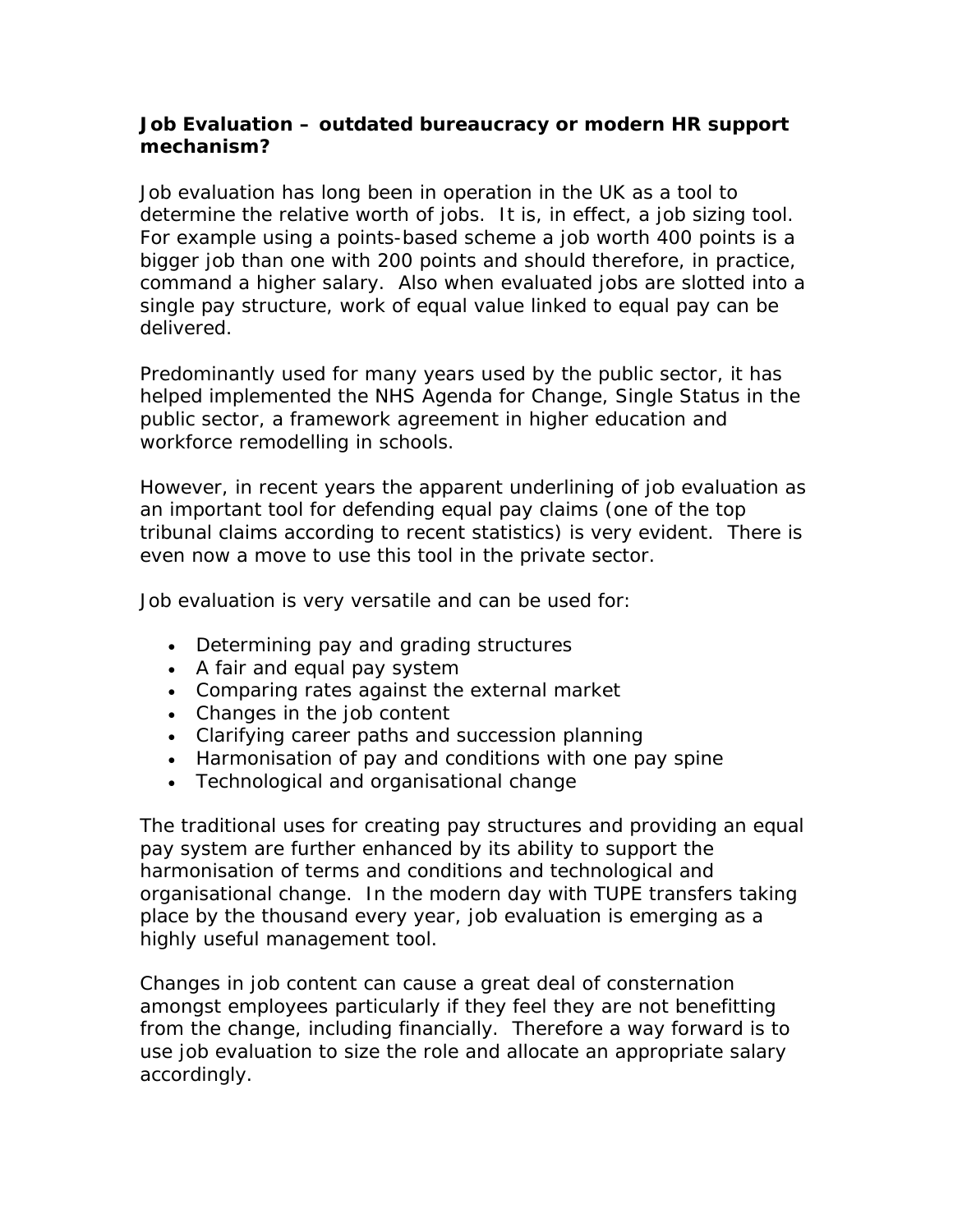Decent external pay data linked to the internal pay structure will ensure that companies remain competitive in the jobs market place. Companies can decide whether to remain on the same level as their competitors or pay above market rates to win the war for talent.

Also in the talent management war, clarifying career paths and supporting important succession planning is really quite key so it use in this area is only to be applauded.

There is a trend now to link job evaluation to recruitment and performance management processes so firmly embedding its use within established HR practices.

There are various types of job evaluation schemes. Non-analytical schemes include job pairing and job ranking. Although these can be quick and easy processes, a great deal of subjectivity and human judgement comes into play, which can possibly be challenged by employees and ultimately the tribunal courts.

An analytical scheme such as a points-based scheme takes much longer to use, but provides an objective assessment for a role and is defendable in the tribunal court. Such named schemes include FEJE, GLEA, GLPC, Hay, HERA, JEGS, NJC. Factors such as HR and financial responsibility, knowledge, mental skills, physical skills, initiative and independence can all be included. There may be around 5-8 levels contained within a scheme with weightings allocated accordingly. This type of scheme gives the impression of being very scientific, which it can not in practice, be. However, the process can provide an objective basis to work from.

Companies, often working with a consultant, can even design their own job evaluation, which suit their specific needs.

Companies must consider a host of issues when choosing or designing a scheme including deciding which factors to use; the values of any weightings to apply; which jobs to assess; and how evidence about these roles will be gathered. They also have to establish how the project will be managed and to what extent they will involve staff, managers and consultants in the process.

Job evaluation can indeed be very bureaucratic and heavily paperbased. However, in recent years computer-based schemes have been developed to make the process easier and "greener".